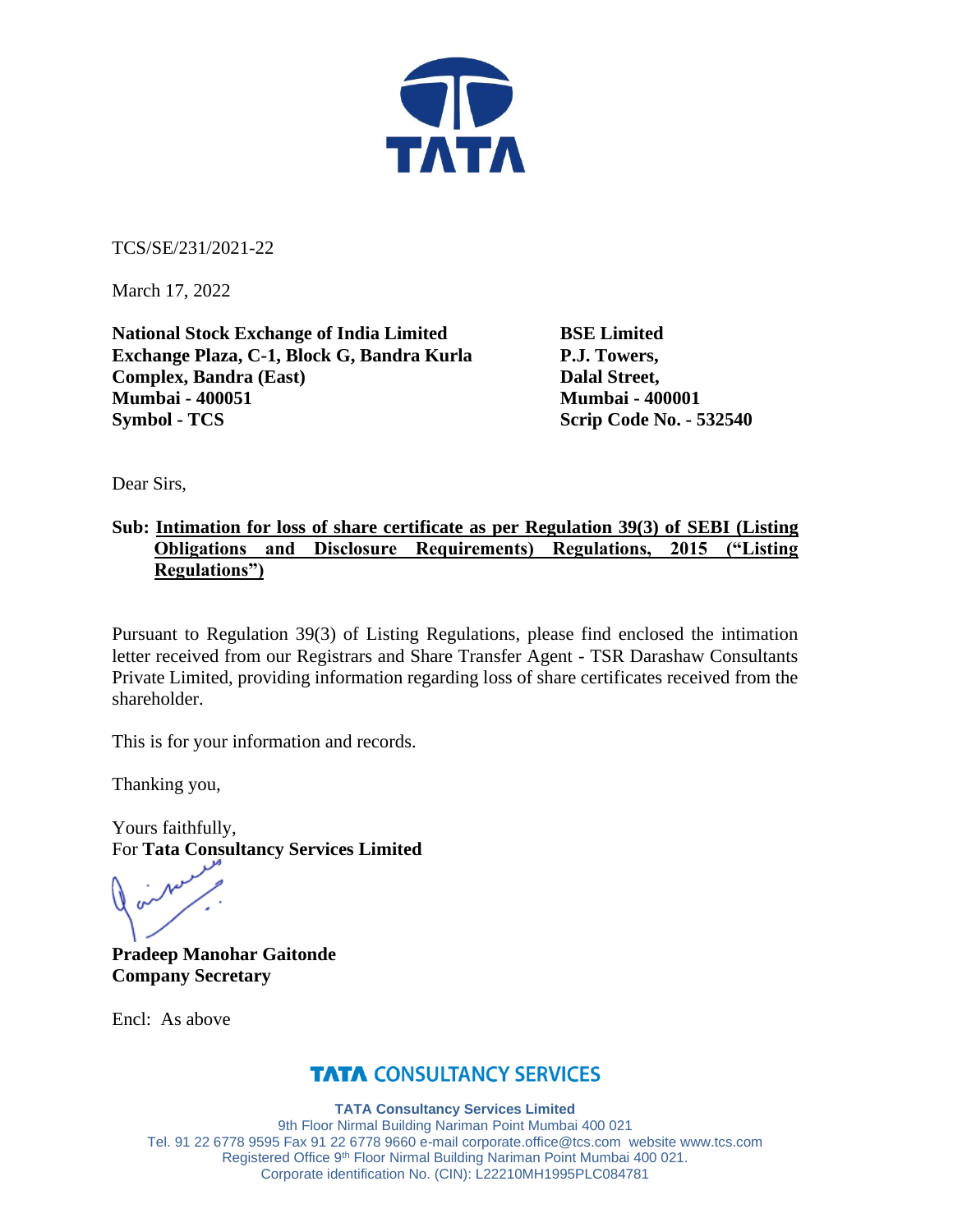

**National Stock Exchange of India Ltd. Date :-17/03/2022 Exchange Plaza Plot No.c-1, G-Block IFB Centre Bandra-Kurla Complex Bandra (East), Mumbai 400051 Maharashtra India**

#### **Attn : The Secretary of Stock Exchange**

Dear Sir[s]/Madam,

UNIT : Tata Consultancy Services Limited RE : LOSS OF SHARE CERTIFICATES.

We have to advise you to place the appended Notice regarding loss of Certificate[s] for attention of the Members of the Exchange, with instructions that they communicate to us immediately if they are in <sup>a</sup> position to give us information relating to any transaction or whereabouts of the original certificate[s].

### **This is computer generated letter and does not require signature.**

**TSR DARASHAW CONSULTANTS PRIVATE LIMITED**

(Subsidiary of Link Intime India Private Limited) C-101, 1st Floor, 247 Park, Lal Bahadur Shastri Marg, Vikhroli (West), Mumbai - 400083 CIN - U74999MH2018PTC307859 Tel.: +91 22 6656 8484 Fax : +91 22 6656 8494 E-mail : [csg-unit@tcplindia.co.in](mailto:csg-unit@tcplindia.co.in) Website : <https://www.tcplindia.co.in>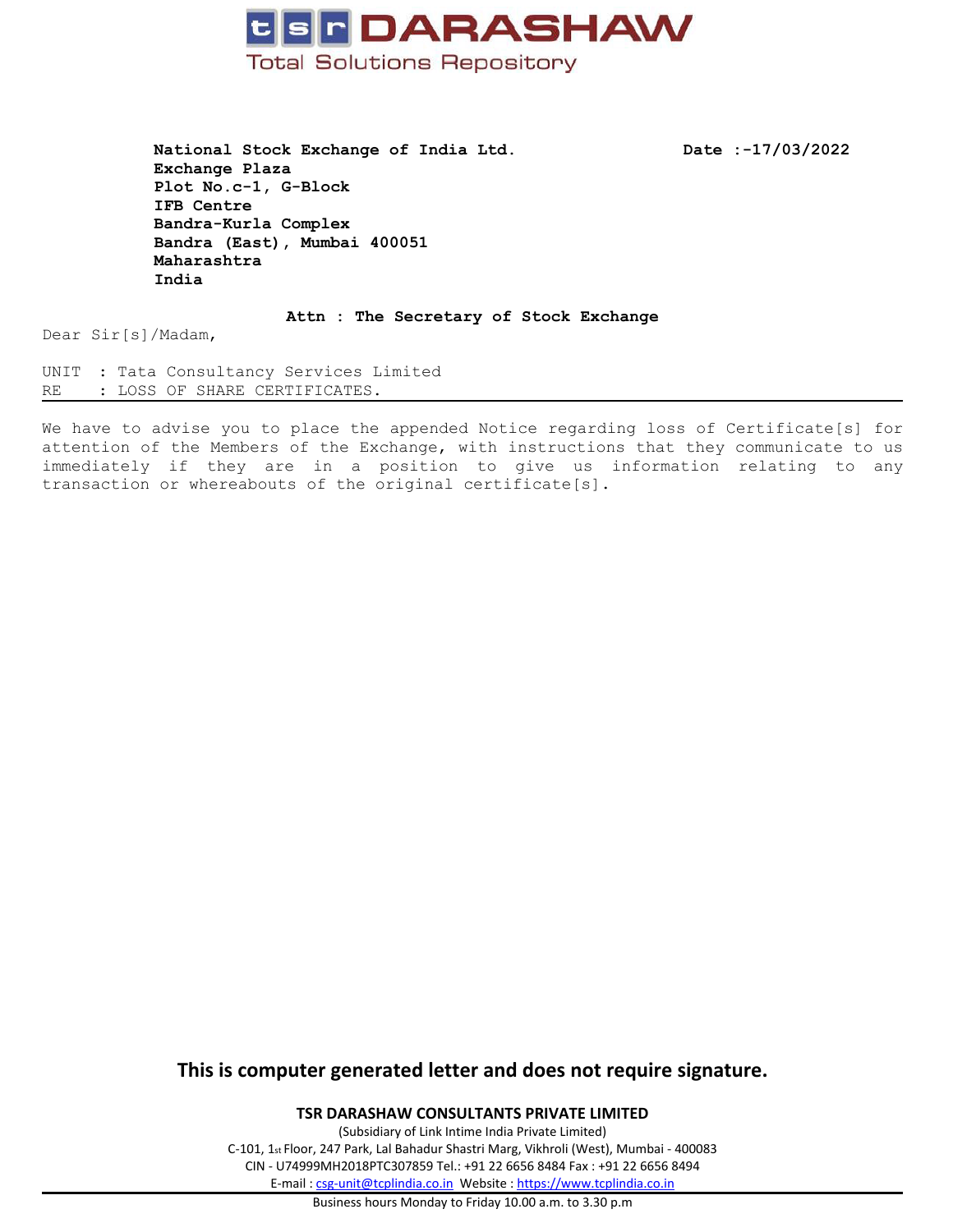

#### **NOTICE Tata Consultancy Services Limited Regd. Off : 9TH FLOOR, NIRMAL BLDG. NARIMAN POINT MUMBAI - 400021 MAHARASHTRA 400021**

NOTICE is hereby given that the certificate[s] for the under mentioned securities of the Company has / have been lost / mislaid and holder[s] of the said securities has/have applied to the Company to issue duplicate certificate[s]. Any person who has <sup>a</sup> claim in respect of the said securities should lodge such claim with the Company at the Registered Office, within 15 days from this date, else the Company will proceed to issue duplicate certificate[s] without further intimation.

| Folio No.  | Name of the holders(Inc Joint | Shares of Rs. 1.00/- | Certificate | Distinctive Nos.      |
|------------|-------------------------------|----------------------|-------------|-----------------------|
|            | Holders)                      | each                 | No.         |                       |
| C2N0000910 | NARESH PRASAD SINGH           | 650                  | B31420145   | 1970480288-1970480937 |

**Date :- 17/03/2022**

**Place :- Mumbai**

**This is computer generated letter and does not require signature.**

**TSR DARASHAW CONSULTANTS PRIVATE LIMITED**

(Subsidiary of Link Intime India Private Limited) C-101, 1st Floor, 247 Park, Lal Bahadur Shastri Marg, Vikhroli (West), Mumbai - 400083 CIN - U74999MH2018PTC307859 Tel.: +91 22 6656 8484 Fax : +91 22 6656 8494 E-mail : [csg-unit@tcplindia.co.in](mailto:csg-unit@tcplindia.co.in) Website : <https://www.tcplindia.co.in>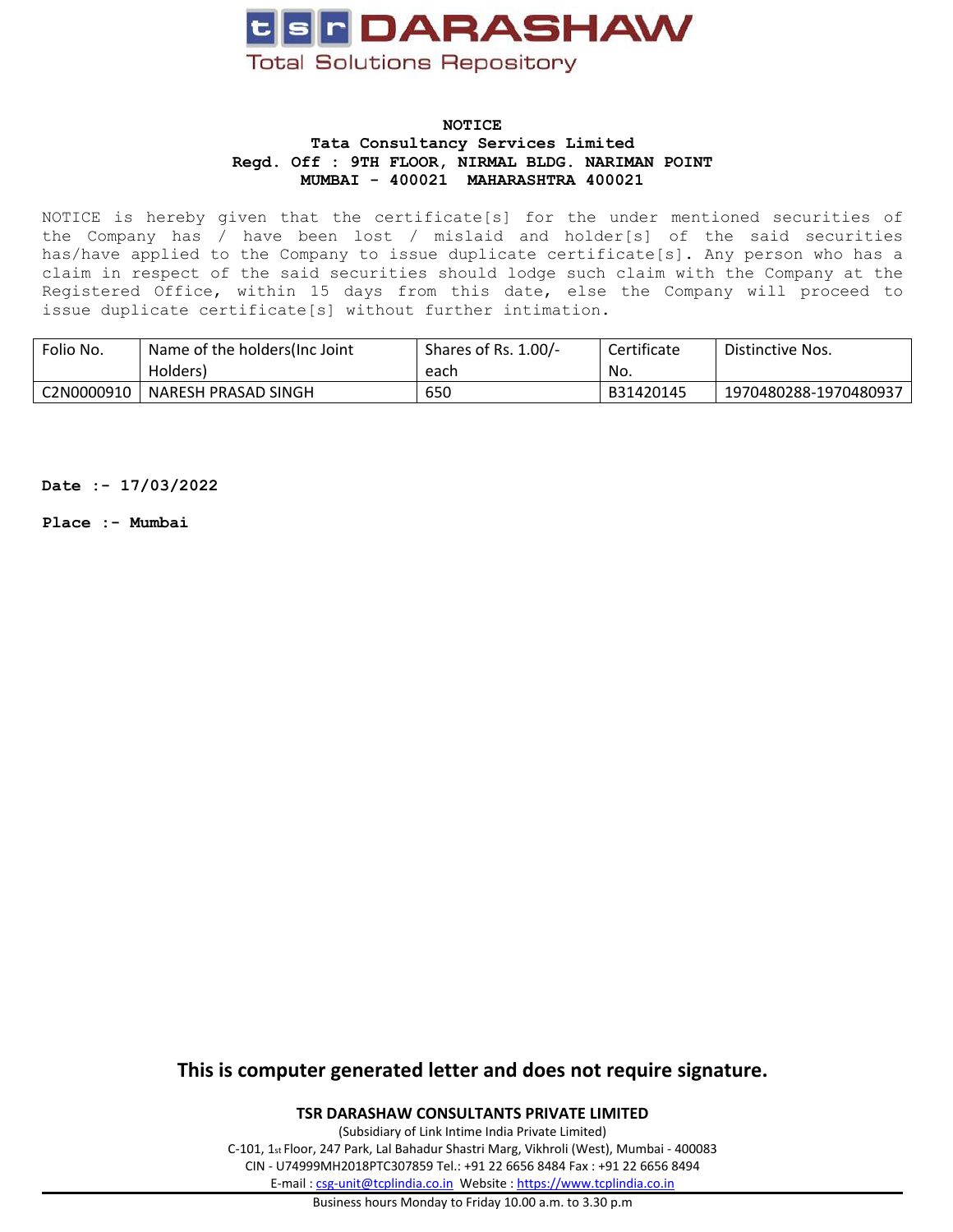

**BSE LIMITED Date :- 17/03/2022 PHIROZE JEEJEEBHOY TOWERS DALAL STREET FORT MUMBAI MAHARASHTRA INDIA 400001**

#### **Attn : The Secretary of Stock Exchange**

Dear Sir[s]/Madam,

UNIT : Tata Consultancy Services Limited RE : LOSS OF SHARE CERTIFICATES.

We have to advise you to put the appended Notice regarding loss of Certificate[s] for attention of the Members of the Exchange, with instructions that they communicate to us immediately if they are in <sup>a</sup> position to give us information relating to any transaction or whereabouts of the original certificate[s].

### **This is computer generated letter and does not require signature.**

**TSR DARASHAW CONSULTANTS PRIVATE LIMITED**

(Subsidiary of Link Intime India Private Limited) C-101, 1st Floor, 247 Park, Lal Bahadur Shastri Marg, Vikhroli (West), Mumbai - 400083 CIN - U74999MH2018PTC307859 Tel.: +91 22 6656 8484 Fax : +91 22 6656 8494 E-mail : [csg-unit@tcplindia.co.in](mailto:csg-unit@tcplindia.co.in) Website : <https://www.tcplindia.co.in>